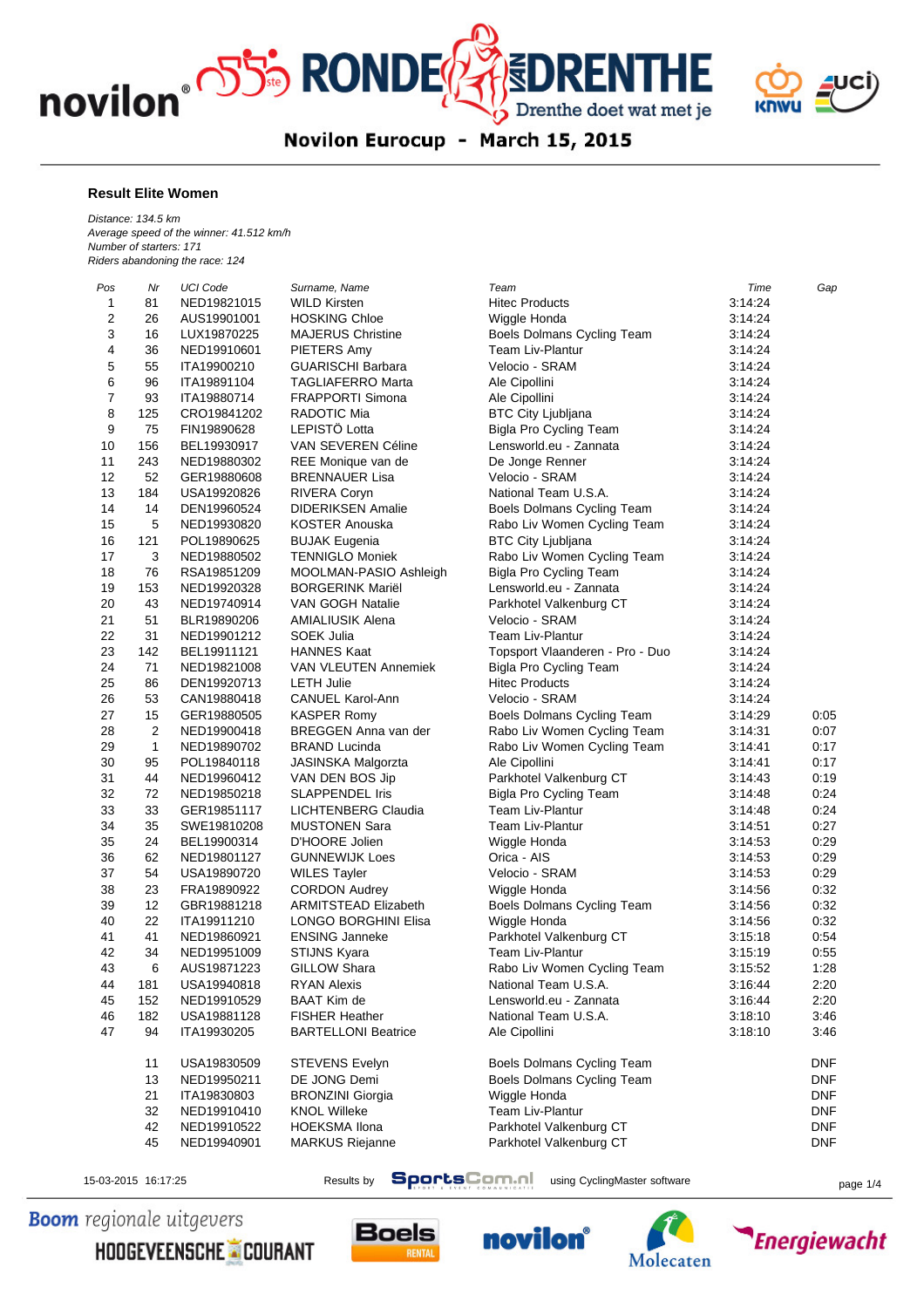novilon<sup>®</sup> OSS<sup>5</sup> RONDE



## $\textbf{\textcolor{red}{\textbf{\textcolor{blue}{\small 5}}}DRENTHE} \\\textbf{\textcolor{blue}{\textcolor{blue}{\textcolor{blue}{\textbf{D}renthe doet wat met je}}}}$ Novilon Eurocup - March 15, 2015

| Pos | Nr  | <b>UCI Code</b> | Surname, Name                    | Team                            | Time | Gap        |
|-----|-----|-----------------|----------------------------------|---------------------------------|------|------------|
|     | 46  | NED19781119     | VRIES Marijn de                  | Parkhotel Valkenburg CT         |      | DNF        |
|     | 61  | SWE19830923     | <b>JOHANSSON Emma</b>            | Orica - AIS                     |      | <b>DNF</b> |
|     | 63  | AUS19910224     | <b>HOSKINS Melissa</b>           | Orica - AIS                     |      | <b>DNF</b> |
|     | 64  | ITA19900501     | <b>SCANDOLARA Valentina</b>      | Orica - AIS                     |      | <b>DNF</b> |
|     | 65  | AUS19830815     | <b>WILLIAMS Lizzie</b>           | Orica - AIS                     |      | <b>DNF</b> |
|     | 66  | AUS19811008     | <b>GARFOOT Katrin</b>            | Orica - AIS                     |      | <b>DNF</b> |
|     | 73  | SUI19910506     | <b>HANSELMANN Nicole</b>         | Bigla Pro Cycling Team          |      | <b>DNF</b> |
|     | 74  | SUI19890216     | <b>AUBRY Emilie</b>              | Bigla Pro Cycling Team          |      | <b>DNF</b> |
|     | 82  | ITA19840822     | <b>GUDERZO Tatiana</b>           | <b>Hitec Products</b>           |      | <b>DNF</b> |
|     | 83  | AUS19901121     | <b>KITCHEN Lauren</b>            | <b>Hitec Products</b>           |      | <b>DNF</b> |
|     | 84  | NOR19921009     | <b>BJØRNSRUD Miriam</b>          | <b>Hitec Products</b>           |      | <b>DNF</b> |
|     | 85  | BEL19930928     | VAN GLABEKE Shana                | <b>Hitec Products</b>           |      | <b>DNF</b> |
|     | 91  | ITA19930330     | <b>CONFALONIERI Maria Giulia</b> | Ale Cipollini                   |      | <b>DNF</b> |
|     | 92  | ITA19950106     | FIDANZA Arianna                  | Ale Cipollini                   |      | DNF        |
|     | 101 | ITA19931020     | <b>RATTO Rossella</b>            | Inpa Sottoli Giusfredi          |      | <b>DNF</b> |
|     | 102 | EST19910625     | <b>RIST Liisi</b>                | Inpa Sottoli Giusfredi          |      | <b>DNF</b> |
|     | 103 | ITA19941119     | <b>ARZUFFI Alice Maria</b>       | Inpa Sottoli Giusfredi          |      | <b>DNF</b> |
|     | 104 | ITA19940703     | STRICKER Anna Zita Maria         | Inpa Sottoli Giusfredi          |      | <b>DNF</b> |
|     | 105 | ITA19920508     | <b>TREVISI Anna</b>              | Inpa Sottoli Giusfredi          |      | <b>DNF</b> |
|     | 106 | UKR19890828     | RIABCHENKO Tetiana               | Inpa Sottoli Giusfredi          |      | <b>DNF</b> |
|     | 111 | UKR19950911     | DEMYDOVA Olena                   | Astana - Acca Due O             |      | <b>DNF</b> |
|     | 112 | RUS19940111     | DOBRYNINA Ksenia                 | Astana - Acca Due O             |      | <b>DNF</b> |
|     | 113 | LTU19951001     | <b>JANKAUSKAITE Milda</b>        | Astana - Acca Due O             |      | <b>DNF</b> |
|     | 114 | RUS19910512     | PANKOVA Larisa                   | Astana - Acca Due O             |      | <b>DNF</b> |
|     | 116 | RUS19890501     | ZHAPAROVA Aizhan                 | Astana - Acca Due O             |      | <b>DNF</b> |
|     | 122 | SLO19860625     | RUGELJ Anja                      | <b>BTC City Ljubljana</b>       |      | <b>DNF</b> |
|     | 123 | SLO19890607     | <b>BATAGELJ Polona</b>           | <b>BTC City Ljubljana</b>       |      | <b>DNF</b> |
|     | 124 | SLO19851003     | <b>PINTAR Ursa</b>               | <b>BTC City Ljubljana</b>       |      | <b>DNF</b> |
|     | 126 | AZE19890301     | PAVLUKHINA Olena                 | <b>BTC City Ljubljana</b>       |      | <b>DNF</b> |
|     | 131 | RUS19820727     | <b>ANTOSHINA Tatiana</b>         | Servetto Footon                 |      | <b>DNF</b> |
|     | 132 | ITA19941230     | <b>CORNOLTI Veronica</b>         | Servetto Footon                 |      | <b>DNF</b> |
|     | 133 | RUS19870618     | POTOKINA Anna                    | Servetto Footon                 |      | <b>DNF</b> |
|     | 134 | ITA19960826     | <b>FRANCHI Elena</b>             | Servetto Footon                 |      | <b>DNF</b> |
|     | 135 | FIN19810301     | <b>SAARELAINEN Sari</b>          | Servetto Footon                 |      | <b>DNF</b> |
|     | 136 | ITA19940715     | <b>PAVIN Michela</b>             | Servetto Footon                 |      | <b>DNF</b> |
|     | 143 | BEL19960421     | <b>DELBAERE</b> Fien             | Topsport Vlaanderen - Pro - Duo |      | <b>DNF</b> |
|     | 144 | BEL19931129     | VAN DEN HAUTE Steffy             | Topsport Vlaanderen - Pro - Duo |      | <b>DNF</b> |
|     | 145 | BEL19950901     | VAN DEN STEEN Kelly              | Topsport Vlaanderen - Pro - Duo |      | <b>DNF</b> |
|     | 146 | BEL19921101     | <b>CROKET Gilke</b>              | Topsport Vlaanderen - Pro - Duo |      | <b>DNF</b> |
|     | 151 | BEL19860408     | <b>DOM Annelies</b>              | Lensworld.eu - Zannata          |      | DNF        |
|     | 154 | NED19890711     | <b>OTTEN Marissa</b>             | Lensworld.eu - Zannata          |      | <b>DNF</b> |
|     | 155 | BEL19950622     | VAN DER MEULEN Kaat              | Lensworld.eu - Zannata          |      | <b>DNF</b> |
|     | 161 | ITA19930716     | <b>VIECELI Lara</b>              | S.C. Michela Fanini Rox         |      | <b>DNF</b> |
|     | 162 | ITA19880218     | <b>GULINO Nina</b>               | S.C. Michela Fanini Rox         |      | DNF        |
|     | 163 | ITA19950730     | <b>BALDUCCI Michela</b>          | S.C. Michela Fanini Rox         |      | <b>DNF</b> |
|     | 166 | ETH19920121     | <b>KELIL Eyerusalem</b>          | S.C. Michela Fanini Rox         |      | <b>DNF</b> |
|     | 171 | ITA19920525     | <b>CECCHINI Elena</b>            | Lotto Soudal Ladies             |      | <b>DNF</b> |
|     | 172 | ITA19920313     | <b>ZORZI Susanna</b>             | Lotto Soudal Ladies             |      | DNF        |
|     | 173 | BEL19951027     | <b>MEYVISCH Molly</b>            | Lotto Soudal Ladies             |      | <b>DNF</b> |
|     | 174 | LUX19871030     | <b>HOFFMANN Chantal</b>          | Lotto Soudal Ladies             |      | <b>DNF</b> |
|     | 175 | BEL19960117     | VANDENBULCKE Jesse               | Lotto Soudal Ladies             |      | <b>DNF</b> |
|     | 176 | BEL19870512     | <b>DECROIX Lieselot</b>          | Lotto Soudal Ladies             |      | <b>DNF</b> |
|     | 185 | USA19920810     | <b>RYAN Kendall</b>              | National Team U.S.A.            |      | <b>DNF</b> |
|     | 186 | USA19761125     | <b>CHARITY Amy</b>               | National Team U.S.A.            |      | DNF        |
|     | 191 | FRA19870602     | <b>JEULAND Pascale</b>           | Poitou-Charentes.Futuroscope.86 |      | <b>DNF</b> |
|     | 192 | FRA19911107     | <b>FOURNIER Roxane</b>           | Poitou-Charentes.Futuroscope.86 |      | <b>DNF</b> |
|     | 193 | FRA19930503     | DUVAL Eugénie                    | Poitou-Charentes.Futuroscope.86 |      | <b>DNF</b> |
|     | 194 | FRA19950224     | <b>ERAUD Séverine</b>            | Poitou-Charentes.Futuroscope.86 |      | <b>DNF</b> |
|     | 201 | NED19940706     | <b>BAKEL Sophie van</b>          | LST Euregio Ladies Cycling      |      | <b>DNF</b> |
|     | 202 | NED19891021     | HENGEVELD Marije                 | LST Euregio Ladies Cycling      |      | <b>DNF</b> |

15-03-2015 16:17:25 Results by **SportsCom.ni** using CyclingMaster software page 2/4

**Boom** regionale uitgevers

HOOGEVEENSCHE COURANT







**Energiewacht**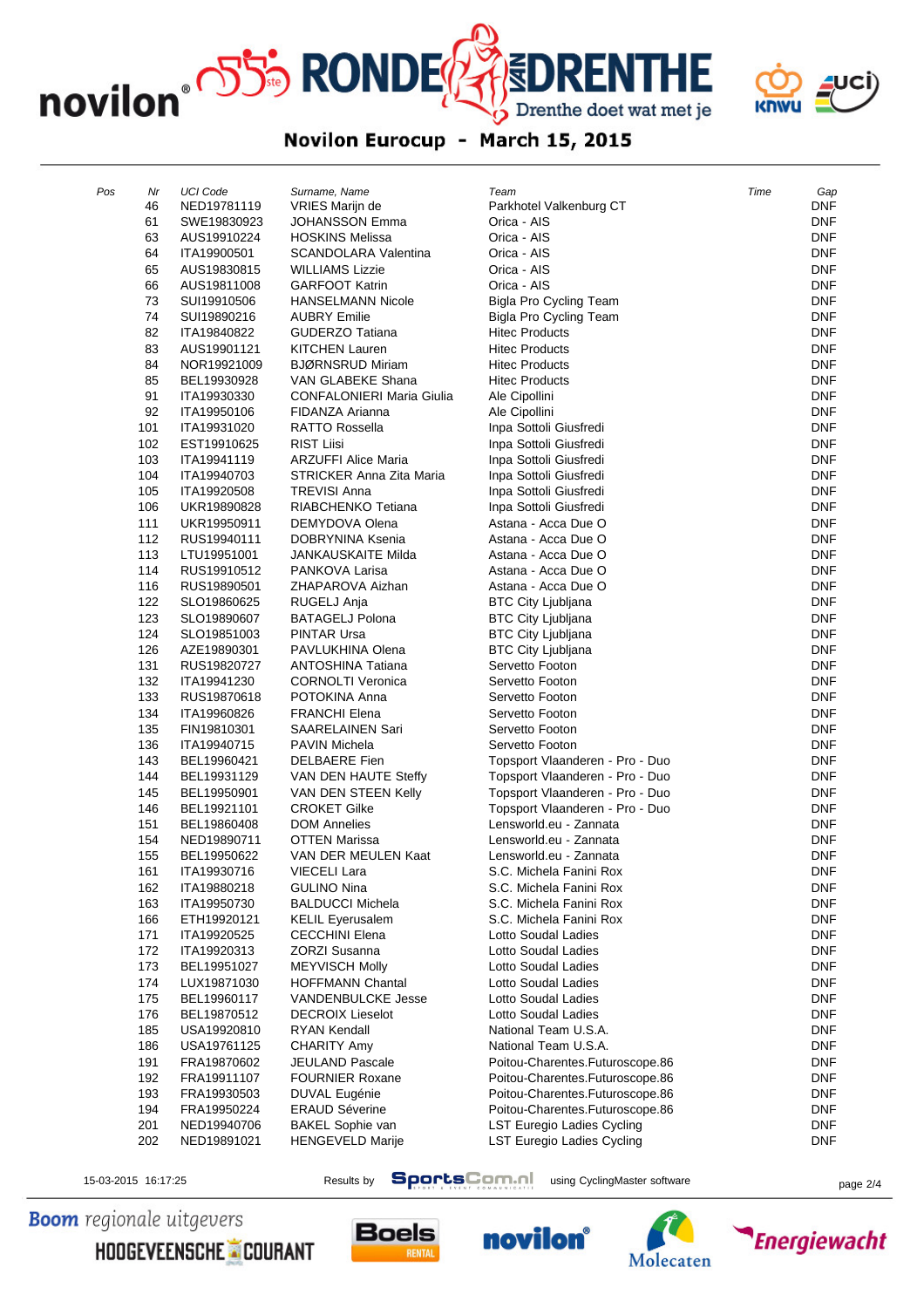novilon<sup>®</sup> OSS<sup>5</sup> RONDE



## $\textbf{\textcolor{red}{\textbf{\textcolor{blue}{\small 5}}}DRENTHE} \\\textbf{\textcolor{blue}{\textcolor{blue}{\textcolor{blue}{\textbf{D}renthe doet wat met je}}}}$ Novilon Eurocup - March 15, 2015

| Pos | Nr  | <b>UCI Code</b> | Surname, Name               | Team                           | Time | Gap        |
|-----|-----|-----------------|-----------------------------|--------------------------------|------|------------|
|     | 203 | NED19941109     | <b>ARNOUTS Lauren</b>       | LST Euregio Ladies Cycling     |      | <b>DNF</b> |
|     | 204 | GER19900919     | <b>PREUß Tamara</b>         | LST Euregio Ladies Cycling     |      | <b>DNF</b> |
|     | 205 | NED19840824     | POSTMA Mary Rose            | LST Euregio Ladies Cycling     |      | <b>DNF</b> |
|     | 206 | NED19940217     | MEER Janine van der         | LST Euregio Ladies Cycling     |      | <b>DNF</b> |
|     | 211 | NED19900729     | <b>BLOEM Judith</b>         | Jan van Arckel                 |      | <b>DNF</b> |
|     | 212 | NED19930514     | <b>ELZING Karen</b>         | Jan van Arckel                 |      | <b>DNF</b> |
|     | 213 | NED19960327     | GELOOF Marjolein van 't     | Jan van Arckel                 |      | <b>DNF</b> |
|     | 214 | NED19870627     | <b>TERSMETTE Hanne</b>      | Jan van Arckel                 |      | <b>DNF</b> |
|     | 215 | NED19910127     | <b>SPOOR Winanda</b>        | Jan van Arckel                 |      | <b>DNF</b> |
|     | 216 | NED19940810     | <b>BECKERINGH Nike</b>      | Jan van Arckel                 |      | <b>DNF</b> |
|     | 221 | NED19890519     | <b>SCHREURS Geerike</b>     | Meteoor Assen Roden            |      | <b>DNF</b> |
|     | 222 | NED19910823     | JONG Jarna de               | Meteoor Assen Roden            |      | <b>DNF</b> |
|     | 223 | NED19950905     | <b>BRAAM Danique</b>        | Meteoor Assen Roden            |      | <b>DNF</b> |
|     | 224 | NED19880719     | KALSBEEK Janieke            | Meteoor Assen Roden            |      | <b>DNF</b> |
|     | 225 | NED19950204     | <b>STEENHOF Melissa</b>     | Meteoor Assen Roden            |      | <b>DNF</b> |
|     | 226 | NED19950516     | <b>STUMMEL Michelle</b>     | Meteoor Assen Roden            |      | <b>DNF</b> |
|     | 231 | NED19920925     | <b>LENTING Charlotte</b>    | W.V. Breda Manieu.nl-Ladieteam |      | <b>DNF</b> |
|     | 232 | NED19841114     | <b>WAMMES Angelique</b>     | W.V. Breda Manieu.nl-Ladieteam |      | <b>DNF</b> |
|     | 233 | NED19911107     | OUDMAN Hilde                | W.V. Breda Manieu.nl-Ladieteam |      | <b>DNF</b> |
|     | 234 | NED19881001     | PEETOOM Kirsten             | W.V. Breda Manieu.nl-Ladieteam |      | <b>DNF</b> |
|     | 235 | NED19870730     | <b>WAGENAAR Mirthe</b>      | W.V. Breda Manieu.nl-Ladieteam |      | <b>DNF</b> |
|     | 236 | NED19900714     | <b>HOEKE Geerte</b>         | W.V. Breda Manieu.nl-Ladieteam |      | <b>DNF</b> |
|     | 241 | NED19870118     | POSTHUMA Anne               | De Jonge Renner                |      | <b>DNF</b> |
|     | 242 | SWE19881115     | <b>PENTON Sara</b>          | De Jonge Renner                |      | <b>DNF</b> |
|     | 245 | NED19920327     | <b>STEGINK Ymke</b>         | De Jonge Renner                |      | <b>DNF</b> |
|     | 251 | NED19920118     | <b>WOERING Henriette</b>    | Team Rytger                    |      | <b>DNF</b> |
|     | 252 | NED19920118     | <b>WOERING Melanie</b>      | Team Rytger                    |      | <b>DNF</b> |
|     | 253 | NED19930207     | <b>MARKUS Kelly</b>         | Team Rytger                    |      | <b>DNF</b> |
|     | 256 | GBR19950704     | HILL Amy                    | Team Rytger                    |      | <b>DNF</b> |
|     | 261 | NED19961207     | <b>NEEFJES Tessa</b>        | Ulysses-Hoorn-West Frisia      |      | <b>DNF</b> |
|     | 262 | NED19920322     | KOSTER Claudia              | Ulysses-Hoorn-West Frisia      |      | <b>DNF</b> |
|     | 263 | SWE19950419     | <b>ANDERSSON Alice</b>      | Ulysses-Hoorn-West Frisia      |      | <b>DNF</b> |
|     | 264 | SWE19950204     | <b>FRENDIN Ellinor</b>      | Ulysses-Hoorn-West Frisia      |      | <b>DNF</b> |
|     | 265 | NED19941207     | <b>WELLING Renee</b>        | Ulysses-Hoorn-West Frisia      |      | <b>DNF</b> |
|     | 266 | NED19911013     | NECK Melissa van            | Ulysses-Hoorn-West Frisia      |      | <b>DNF</b> |
|     | 271 | NED19921119     | <b>GROOT</b> Eveline de     | Swift-Avanti-Bollenstreek      |      | <b>DNF</b> |
|     | 272 | NED19840419     | <b>VEEN Tessa</b>           | Swift-Avanti-Bollenstreek      |      | <b>DNF</b> |
|     | 273 | NED19960319     | <b>HOPPEZAK Eline</b>       | Swift-Avanti-Bollenstreek      |      | <b>DNF</b> |
|     | 274 | NED19920821     | <b>WESDONK Nathaly van</b>  | Swift-Avanti-Bollenstreek      |      | <b>DNF</b> |
|     | 275 | SWE19940330     | <b>HELAMB Hanna</b>         | Swift-Avanti-Bollenstreek      |      | <b>DNF</b> |
|     | 276 | GBR19800509     | <b>WHITSON Genevieve</b>    | Swift-Avanti-Bollenstreek      |      | <b>DNF</b> |
|     | 281 | NED19870505     | GRAAF Anne Marijn van der   | NWVG - Autoschade Bathoorn     |      | <b>DNF</b> |
|     | 282 | NED19950731     | <b>HAMELINK INS</b>         | NWVG - Autoschade Bathoorn     |      | <b>DNF</b> |
|     | 283 | NED19951122     | OOSTERWOUD Wendy            | NWVG - Autoschade Bathoorn     |      | <b>DNF</b> |
|     | 284 | NED19961002     | STENVELD Fianna             | NWVG - Autoschade Bathoorn     |      | <b>DNF</b> |
|     | 285 | NED19860819     | LANGE Suzanne de            | NWVG - Autoschade Bathoorn     |      | <b>DNF</b> |
|     | 286 | NED19840730     | <b>LABORDUS Annie</b>       | NWVG - Autoschade Bathoorn     |      | <b>DNF</b> |
|     | 292 | NED19840517     | <b>SCHILDMEIJER Eveline</b> | CS030                          |      | <b>DNF</b> |
|     | 293 | NED19860819     | MOOK Suzan van              | CS030                          |      | <b>DNF</b> |
|     | 294 | NED19870819     | <b>BONS Marloes</b>         | CS030                          |      | <b>DNF</b> |
|     | 295 | NED19861129     | <b>GORTER Laura</b>         | CS030                          |      | <b>DNF</b> |
|     | 296 | NED19930905     | <b>HOOGMA Tessa</b>         | CS030                          |      | <b>DNF</b> |
|     | 301 | NED19910711     | <b>TIESSENS Ivana</b>       | <b>WV De Kannibaal</b>         |      | <b>DNF</b> |
|     | 302 | NED19801025     | <b>FOKKENS Trieneke</b>     | <b>WV De Kannibaal</b>         |      | <b>DNF</b> |
|     | 303 | NED19921031     | <b>MEIJERING Danielle</b>   | WV De Kannibaal                |      | <b>DNF</b> |
|     | 304 | NED19950311     | <b>MEIJERING Mareille</b>   | <b>WV De Kannibaal</b>         |      | <b>DNF</b> |
|     | 305 | NED19930223     | PIT Annet                   | <b>WV De Kannibaal</b>         |      | <b>DNF</b> |
|     | 306 | NED19860717     | <b>LUBBINGE Leonie</b>      | <b>WV De Kannibaal</b>         |      | <b>DNF</b> |
|     |     |                 |                             |                                |      |            |
|     | 164 | ITA19850425     | LARI Alessandra             | S.C. Michela Fanini Rox        |      | <b>DNS</b> |
|     |     |                 |                             |                                |      |            |

15-03-2015 16:17:25 Results by **SportsCom.ni** using CyclingMaster software page 3/4

**Boom** regionale uitgevers